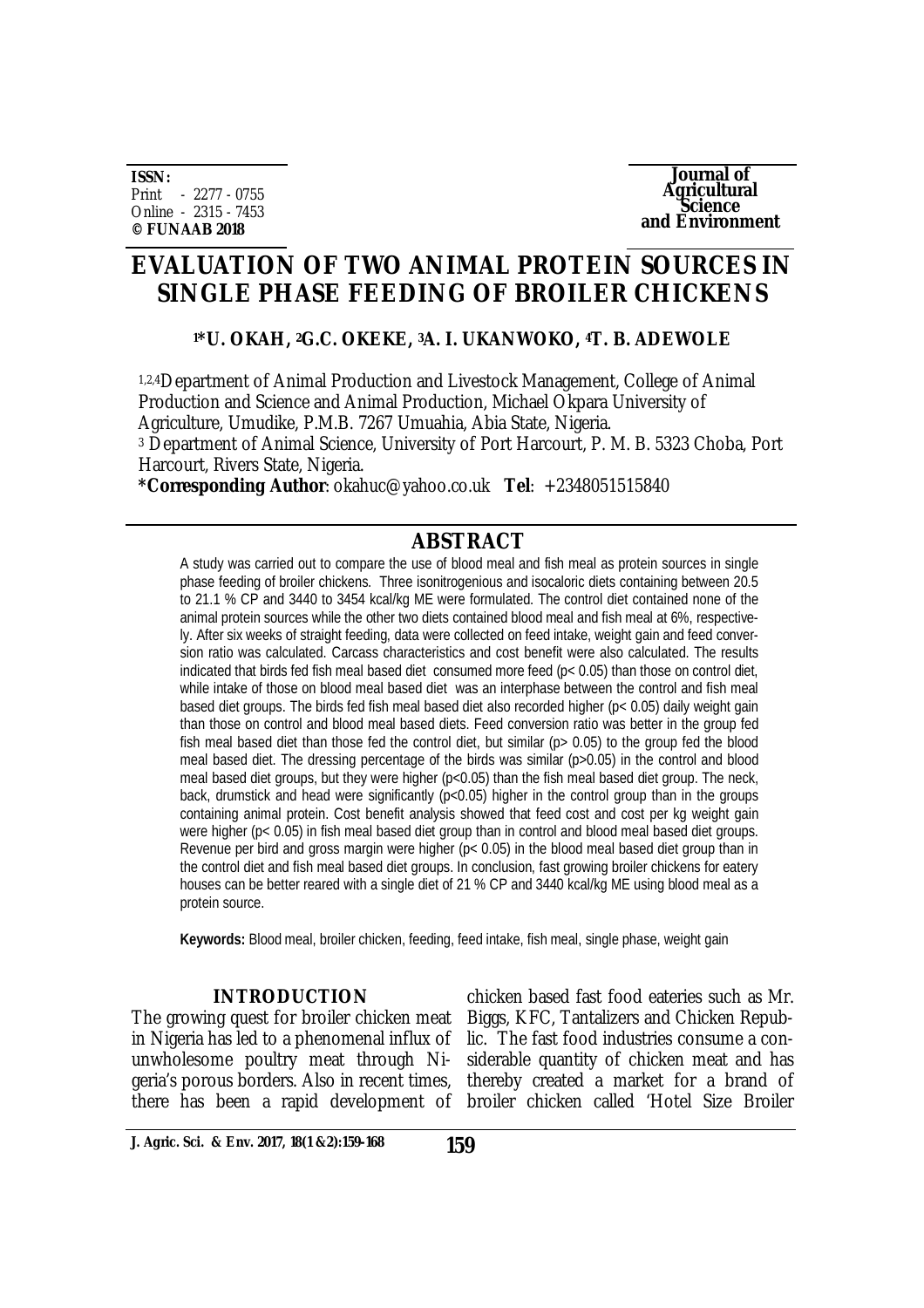Chickens'. These are medium size broiler chickens that weigh about 2 kg live weight averaging 1.35 - 1.5 kg dressed weight. This size is easily dressed as whole chicken or cut into quarters and sold as chicken parts by hotels, restaurants and caterers.

It is expected for a broiler farmer to key into this market he must be able to grow his/her birds rapidly to about 2 kg live weight in 6 weeks or less; the shorter the period of production the better for the farmer. Also for profitability, he/she must be able to do so with cost efficient feeds to achieve a rapid growth capable of reaching the desired market size within 6 weeks.

At the early stage of broiler chicks, growth is normally more rapid and hence better feed conversion ratio than at the finisher stage. The better feed conversion ratio therefore results in cost effective production of broiler chickens. Classical (traditional) feeding programmes, and notably that of National Research Council (NRC), usually define the nutrient requirements of broiler chickens based on age within three feeding regimes (phases) namely starter, grower and finisher. These broad phases defined by the NRC (1994) have been used for decades although the production needs that was originally designed to achieve have been altered in some ways. According to Pope and Emmert (2002) the NRC feeding programmes does not correspond with the grow-out periods typically used in modern poultry production practices, and thus, are now difficult to apply in current commercial poultry nutrition programmes.

The main aim of the NRC feeding programmes was to produce table birds of about 3 to 4 kg live weight in 9 weeks. The

trend of producing big sized broiler chickens has, however, changed as restaurants and operators of eatery houses now prefer medium sized birds of about 2 kg live weight, dressed weight of 1.3 to 1.5 kg reported to be more palatable and easy to package. This demand has created a specialized chicken meat market that demands specialized production protocols. The production of such medium sized birds calls for a paradigm shift in the production protocol. Instead of a two phase feeding procedure, a single (striaght feeding) is advocated. The challenge is that of formulating a single diet that combines the nutrient needs of both the starter and the finisher birds. In single phase feeding regime, the broiler chickens are fed the same diet from start to finish (Okah *et al.,* 2014). This is aimed at providing constant nutrient per weight of the diet throughout the rearing period. This feeding method is currently under investigation to produce medium sized (about 2 kg) market broiler chickens for the ever growing food chain operators, restaurants and hotels.

The nutrient composition of feed ingredients and availability of nutrients for utilization by birds are very important for optimal performance of broiler chickens. Fish meal is usually marketed at 56% crude protein but this can vary from 56 to 77% depending on the species of fish used (Maigulema and Garnet, 2003). Fish meal is considered to be one of the best ingredients for broilers because it enhances feed consumptions and efficiency. It contains all the essential amino acids especially lysine and methionine in adequate quantities required by poultry and also contains growth factors that enhance performance of young growing birds (Poultry Feeding Standard, 2005). Dobrzan'ski *et al.*  (2003) reported that fish meal can be used up to 5% inclusion level in broiler chicken's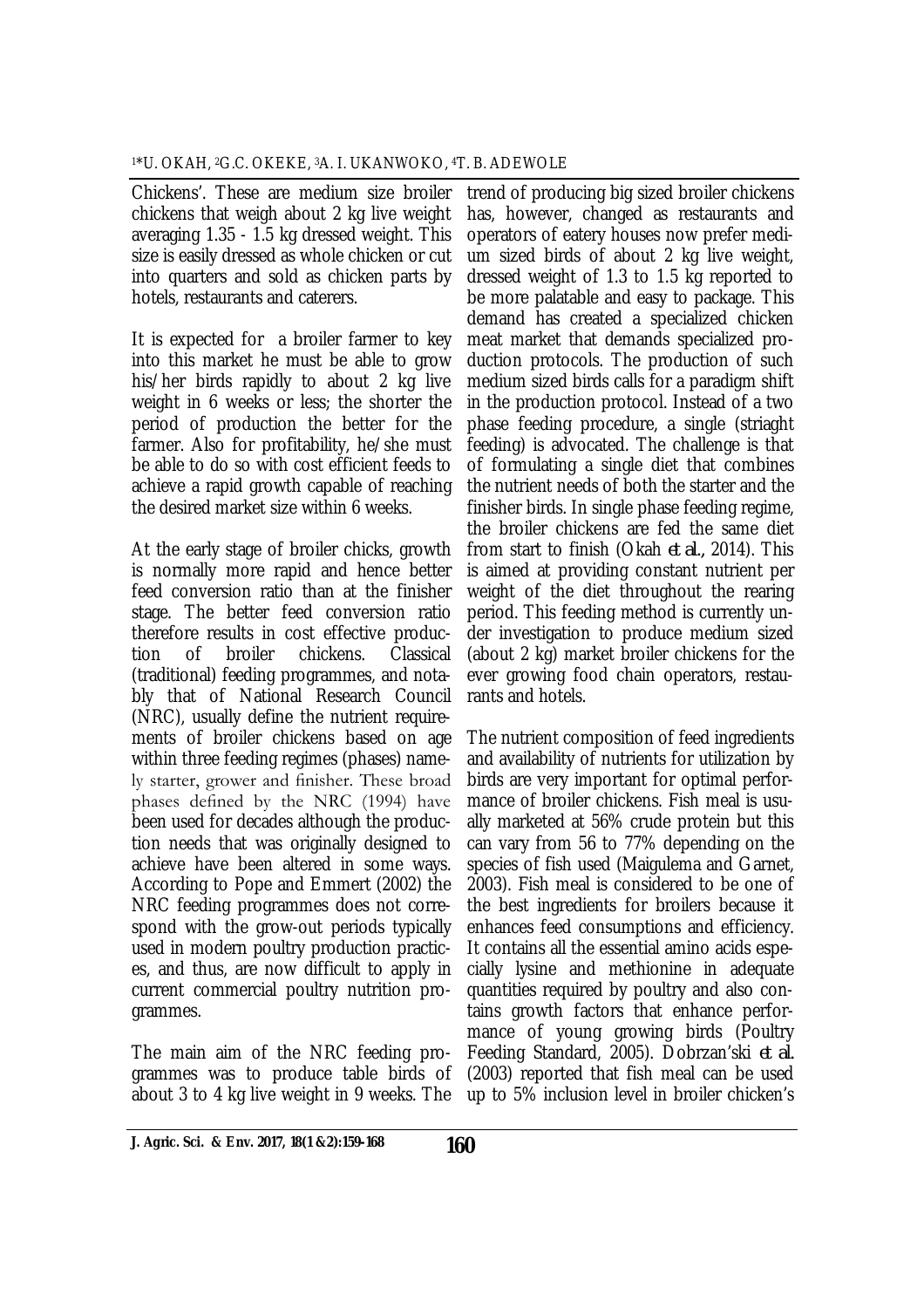diets while Maigulema and Garnet (2003) reported that tilapia by-product (containing crude protein up to 50%) can be substituted for soybean meal without negatively affecting birds' performance and carcass characteristics. Fish meal has about 20 percent mineral content which is high in calcium (8%) and phosphorus (3.5%). The protein digestibility is about 93 to 95% (Banerjee, 2013).

The nutrients composition of blood meal has been reported by several workers. A study by Donkoh and Attoh, (2009) indicated that blood meal contains ( gkg-1 DM) 852.3 crude protein, 14.90 fat, 35.10 crude fiber, 20.60 ash, 81.40 lysine and 12.80 methionine. These proximate values as reported by Donkoh and Attoh (2009) were similar to those reported by NRC (1994). Blood meal has a good essential amino acid profile relative to chicks' requirements. It contains a substantial amounts of essential amino acids including lysine, methionine, leucine and threonine, but very poor in isoleucine (Donkoh and Attoh, 2009), and arginine (NRC, 1994).

Blood meal is low in calcium and phosphorus thus differing from meat scrap or tankage. It is worthy of note that nutrients composition of blood meal depends substantially on methods of processing (Mourghan *et al*., 1999). Blood meal has high protein value (80%), however, it is lower in digestibility and quality than most other animal protein feeds (Banerjee, 2013).

This study was therefore carried out to compare the use of these two animal protein sources in single phase feeding regime of broiler chickens.

## **MAERIALS AND METHODS** *Location of Experiment*

The experiment was conducted at the poultry unit of the Teaching and Research farm of the Michael Okpara University of Agriculture, Umudike, Abia State. Umudike is located on latitude 5º 29′ North and longitude 7º 32′ East in the rain forest zone of Nigeria. The experiment was carried out between the months of October and November 2014. The climate of the region has a daily temperature of between 27º C and 35 ºC; the average rainfall is 2000 mm per annum (NRCRI, 2014).

## *Experimental Birds, Design and Management*

One hundred and thirty five (135) day- old Agritech strain broiler chicks were divided into 3 groups of forty five (45) birds with 3 replicates groups of 15 birds each and randomly assigned to 3 dietary treatments in a Completely Randomized Design (CRD) experimental layout. The pens used for the experiment were cleaned disinfected using formalin. The pens were then rested for two weeks after disinfection. Polythene sheets were then used to cover the sides of the pens in order to conserve heat during the first 4 weeks of feeding. Wood shavings were used as litter material to avoid direct contact with floor or droppings. The feeding trial lasted 6 weeks from day old. Vaccinations against Gumboro and New castle diseases were administered routinely. Anti-coccidia prophylaxis was administered through drinking water using Amprollium and Diaveridine. Drinking water and feed were offered *ad libitum* throughout the study.

## *Experimental Diets*

Three isocaloric and isonitrogenous diets containing an average of 21% CP and 3440 kcal/kg metabolizable energy as calculated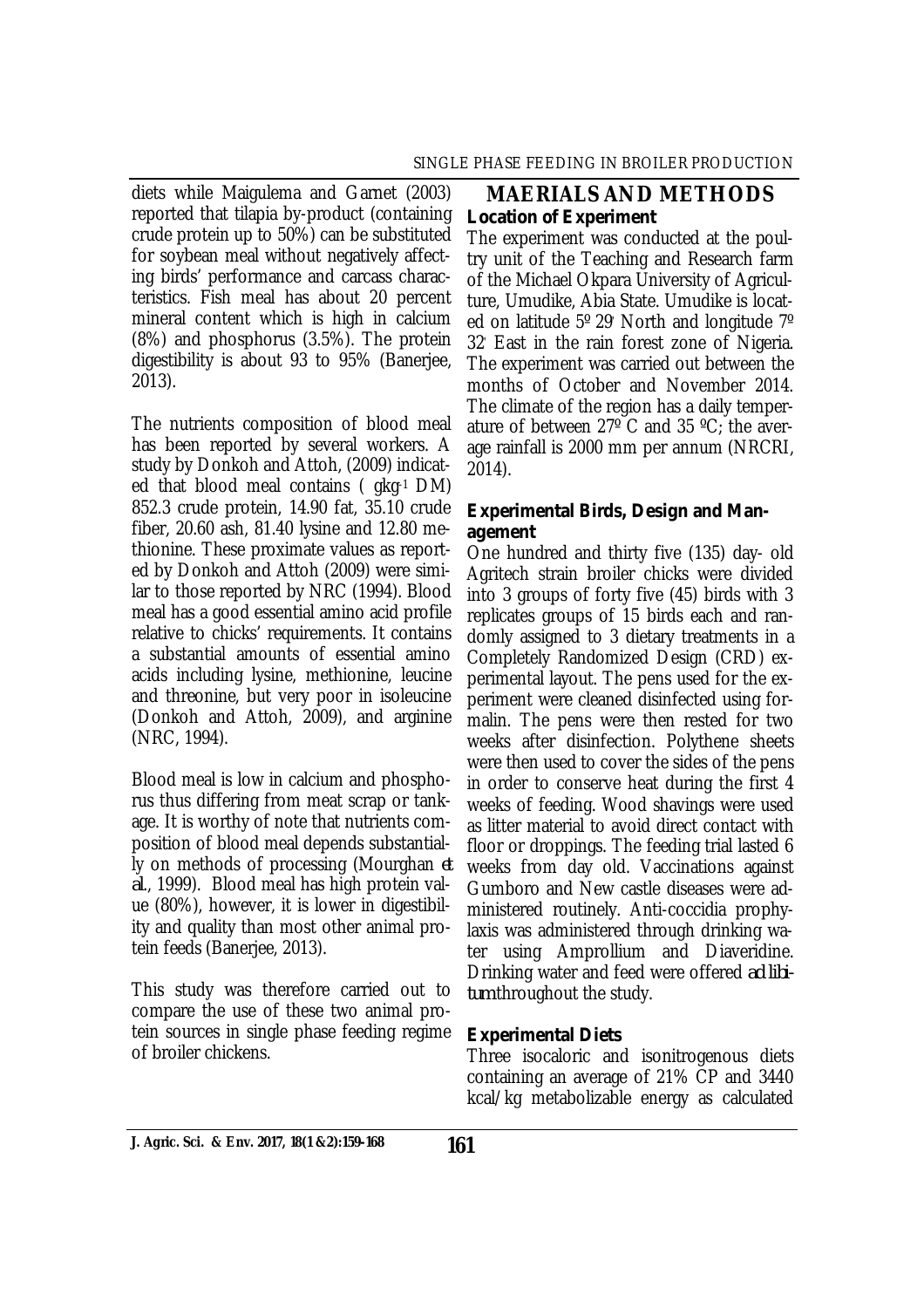#### <sup>1</sup>\*U. OKAH, 2G.C. OKEKE, 3A. I. UKANWOKO, 4T. B. ADEWOLE

formulated with the inclusion of blood meal and fish meal at 6% in diets 2 and 3, respectively as animal protein sources in combination with soybean meal as plant protein

were formulated (Table 1). The diets were source. The control diet contained only soybean meal and no animal protein source. Metabolizable energy (ME KcalKg-1) was calculated according to the prediction equation of Morgan *et al*. (1975).

| Ingredient (%)                | <b>Control (No animal</b><br>protein) | <b>Blood meal</b><br>based diet | <b>Fish meal</b><br>based diet |
|-------------------------------|---------------------------------------|---------------------------------|--------------------------------|
| Maize                         | 53.00                                 | 60.00                           | 57.00                          |
| Soya bean meal                | 42.50                                 | 29.50                           | 32.50                          |
| Bone meal                     | 4.00                                  | 4.00                            | 4.00                           |
| <b>Fish Meal</b>              |                                       | $\overline{\phantom{0}}$        | 6.00                           |
| <b>Blood Meal</b>             |                                       | 6.00                            |                                |
| Vit & Min. Premix             | 0.25                                  | 0.25                            | 0.25                           |
| Salt                          | 0.25                                  | 0.25                            | 0.25                           |
| <b>Total</b>                  | 100.00                                | 100.00                          | 100.00                         |
| <b>Calculated Composition</b> |                                       |                                 |                                |
| Crude protein                 | 20.74                                 | 20.52                           | 21.10                          |
| ME (Kcal/kg)                  | 3446                                  | 3440                            | 3454                           |
| Ca (%)                        | 1.15                                  | 1.15                            | 1.18                           |
| Av. Phosphorus (%)            | 0.87                                  | 0.80                            | 0.99                           |
| Lysine $(\%)$                 | 1.32                                  | 1.29                            | 1.32                           |
| Methionine (%)                | 0.35                                  | 0.34                            | 0.32                           |
| Tryptophane (%)               | 0.32                                  | 0.31                            | 0.30                           |

### **Table 1: Experimental diets containing 6% blood meal or fish meal**

The premix contain per kg of diet: Vit A 10000 – 15000 iu; Vit D3 2000 – 5000 icu; Vit E 5 – 20 iu; Vit K 2.2 – 3mg; Thiamine 1.5 – 2.0 mg; Riboflavin 5.5mg; Niacin 25mg; calcium pantothenate 10mg; pyridoxine 2mg; choline chloride 120 – 350mg; folic acid 1mg; Vit B12 0.01mg; manganese 56 – 80mg; zinc 50 mg; copper 10 – 20 mg, iron 20mg, iodine 0.4 – 1.0 mg; cobalt 0.6 – 1.25 mg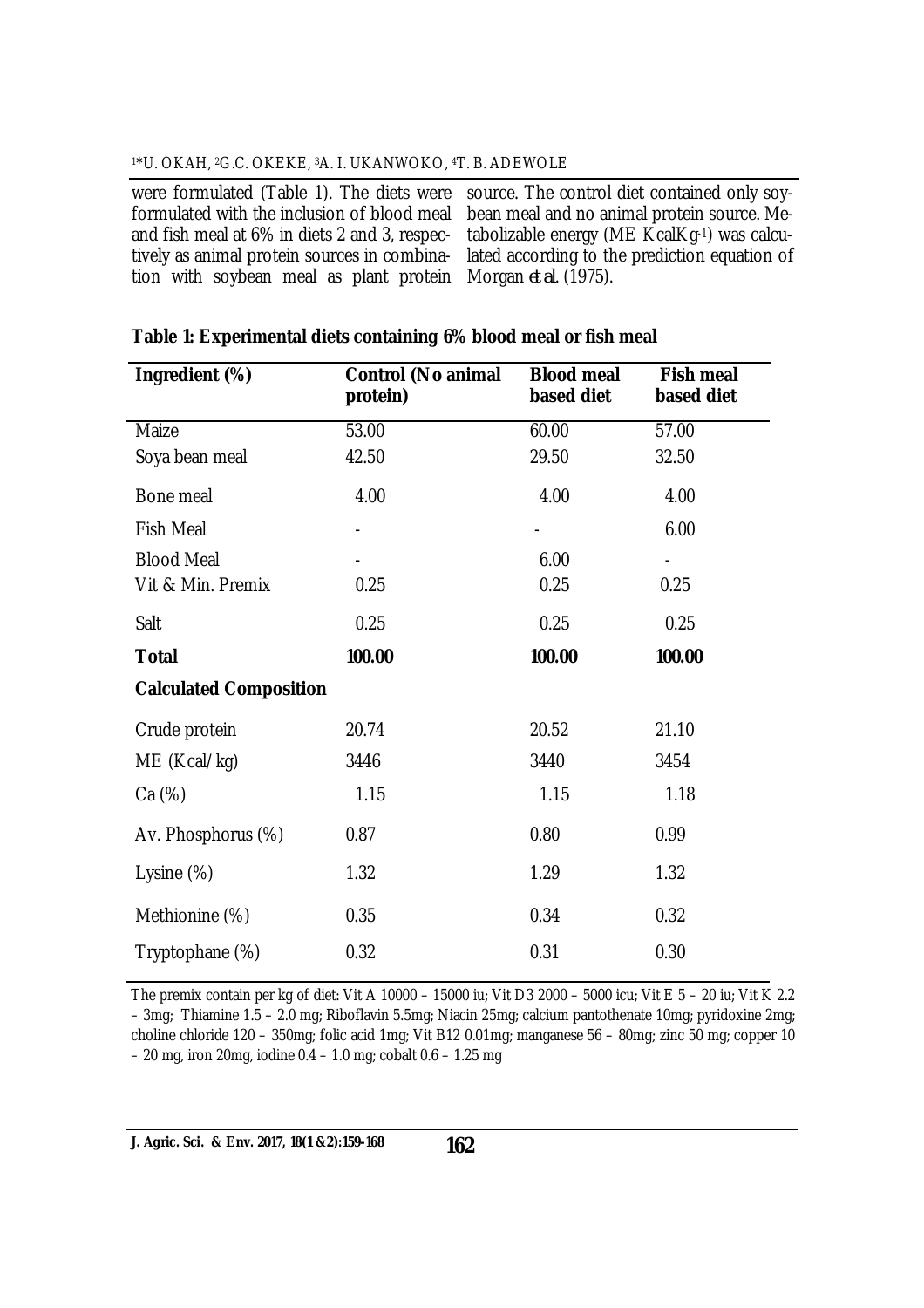#### SINGLE PHASE FEEDING IN BROILER PRODUCTION

*Data collection and statistical analysis* The blood meal, fish meal and the experimental diets were analyzed for proximate composition according to AOAC (2000). The birds were weighed at the beginning of the experiment, then weekly thereafter. The weight gain was obtained by subtracting the initial live weight of birds from their final live weight. Feed intake was obtained by subtracting quantity leftover from the quantity offered every day. The average feed intake was divided by the average weight gain to obtain the feed conversion ratio.

At the end of the feeding trial 2 broiler chickens per replicate were fasted for 18 hours, slaughtered and dressed to determine carcass and organ characteristics of the experimental birds. The data obtained from the study were subjected to analysis of variance (ANOVA) (Steel and Torrie, 1980), significant means were separated using Duncan Multiple Range Test (Gomez and Gomez, 1985).

## **RESULTS AND DISCUSSION**

The anaylzed proximate composition of the blood meal and fish meal used in this exper-

iment is shown in Table 2, while the proximate composition of the diets fed in this experiment is presented in Table 3. The crude protein content of the blood meal (69.2%) used in this study was lower than the 80%<br>reported by Banerjee (2013), 83.2% reported by Banerjee (2013), 83.2% (Donkoh and Attoh, 2009; Olomu, 2011), and the ether extract of 0.51% was also quite lower than the 3.5% reported by Donkoh and Attoh (2009). The crude protein content of the fish meal (66.3%) agreed with the value reported by Heuze *et al.* (2015) and was within the range of 56 to 77% reported by Maigulema and Garnet, 2003. The ether extract content the fish meal (6.9%) was lower than the range  $(8 - 11\%)$  reported by Heuze *et al. (*2015). The analyzed crude protein contents of the three diets were 20.7, 20.5% and 21.1% for the control, the blood meal based and the fish meal based diets, respectively. The dry matter and crude fibre contents of the diets (Table 3) were very close, but the diet which contained fish meal was slightly higher in CP%, EE%, NFE% and energy (Kcalkg-1) than in the control diet and the diet which contained blood meal.

|            | Table 2: Proximate composition of the blood meal and fish meal used in this |
|------------|-----------------------------------------------------------------------------|
| experiment |                                                                             |

| Parameter $(\% )$     | <b>Blood Meal</b> | <b>Fish Meal</b> |  |
|-----------------------|-------------------|------------------|--|
| Dry matter            | 92.27             | 94.17            |  |
| Crude protein         | 69.20             | 66.34            |  |
| Ether extract         | 0.51              | 6.94             |  |
| Crude fibre           | 0.98              | 0.00             |  |
| Ash                   | 1.27              | 6.32             |  |
| Nitrogen Free Extract | 20.67             | 14.57            |  |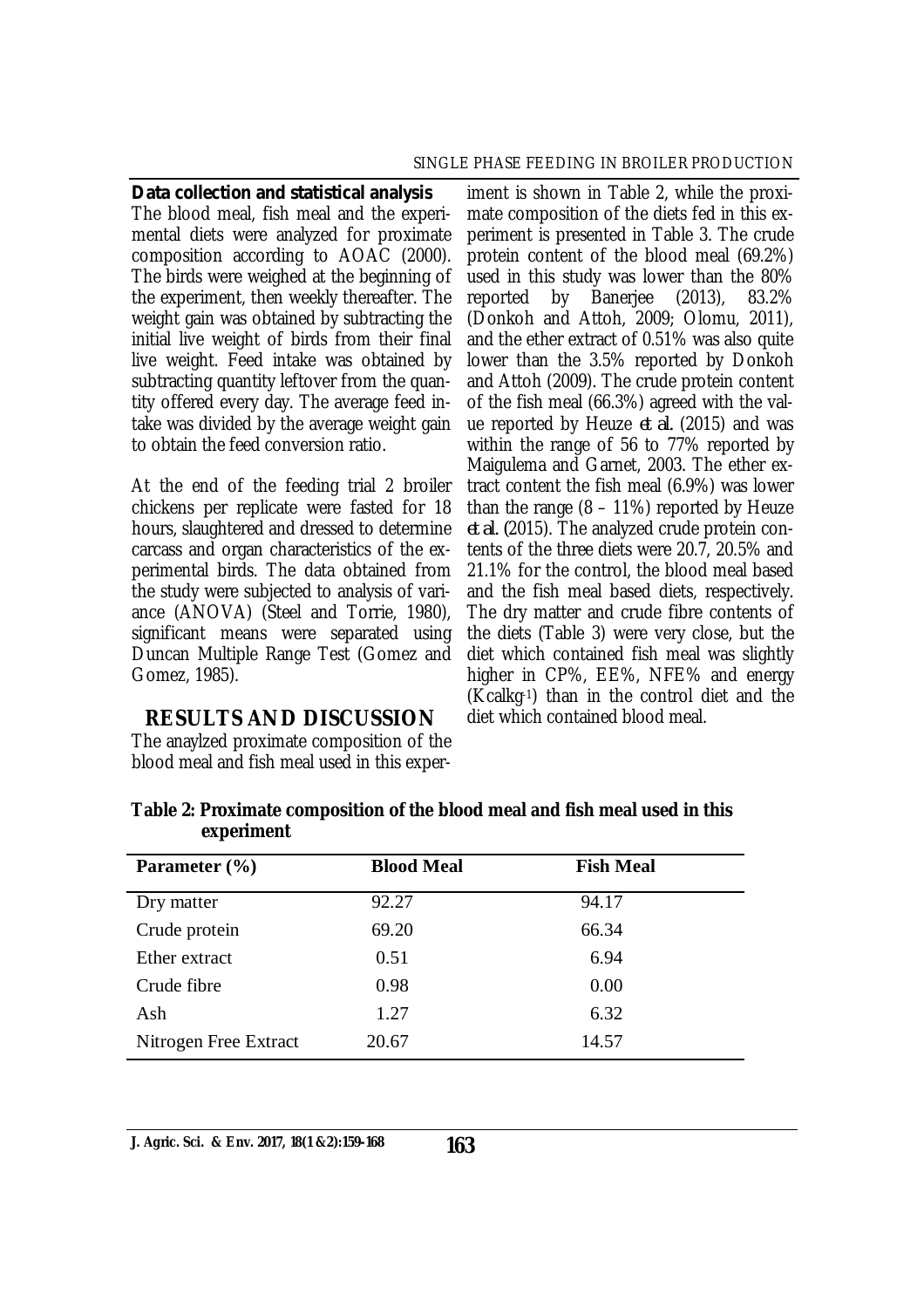| Parameters (%)        | <b>Control</b> (No animal<br>protein) | <b>Blood meal</b><br>based diet | <b>Fish meal</b><br>based diet |
|-----------------------|---------------------------------------|---------------------------------|--------------------------------|
| Dry matter            | 90.30                                 | 90.00                           | 90.20                          |
| Crude protein         | 20.74                                 | 20.52                           | 21.10                          |
| Ether extract         | 7.00                                  | 6.89                            | 7.20                           |
| Crude fiber           | 5.02                                  | 5.00                            | 5.00                           |
| Ash                   | 1.25                                  | 1.00                            | 1.20                           |
| Nitrogen Free Extract | 56.29                                 | 58.90                           | 59.90                          |
| $ME (Kcal/kg)*$       | 3446                                  | 3440                            | 3454                           |

**Table 3: Analyzed composition of the diets containing 6% blood or fish meal** 

\*Calculated according to Morgan *et al*. (1975)

The production performance of broiler chickens fed straight diet for 6 weeks is shown in Table 4. The average daily feed intake of birds was significantly  $(p<0.05)$ higher in the group fed fish meal based diet than in the group fed control diet (contained no animal protein), but the group fed blood meal based diet had similar (p>0.05) feed intake with both the groups fed the control and fish meal based diets. Higher feed intake by birds fed the fish meal based diet seen to indicate that the fish meal based diet was more palatible than the blood meal and soybean based diets. Earlier report by Banerjee (2013) had shown that blood meal is unpalatilble. The average daily weight gain was similar  $(p>0.05)$  in the blood meal and fish meal based diets groups, but significantly (p<0.05) higher than the group fed the control diet. Feed conversion ratio was significantly  $(p<0.05)$ 

better in the fish meal based diet group than the group fed control diet, though similar (p>0.05) with the blood meal based diet group. The higher growth and better feed conversion ratio by birds fed fish meal based diet might be due to the fact that fish meal has enhanced nutritional value because of its content of growth factors collectively known as animal protein factor (APF). Poultry Feeding Standard (2005) earlier reported that fish meal contains growth factors that enhance performance of young growing birds. This result also agreed with the report of Ojewola *et al*. (2005) who measured the effect of inclusion of locally processed fish meal in broiler chickens' diet. They concluded that the inclusion of animal protein in broiler chickens' diets enhanced performance and improved the feed conversion ration.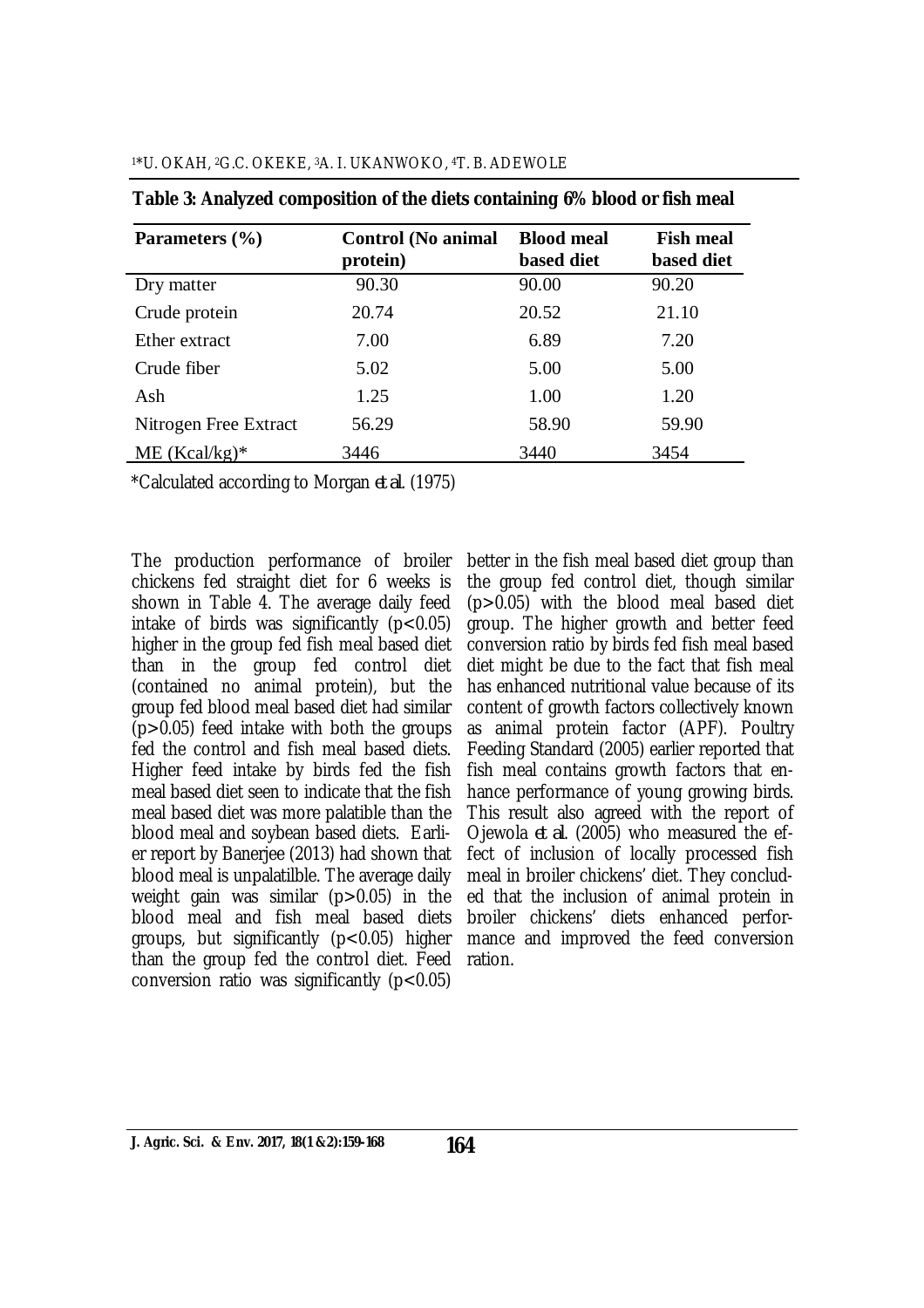| <b>Parameters</b>                      | Control (No ani-<br>mal protein) | <b>Blood meal</b><br>based diet | <b>Fish meal</b><br>based diet | <b>SEM</b> |
|----------------------------------------|----------------------------------|---------------------------------|--------------------------------|------------|
| Initial weight (g)                     | 42.00                            | 42.00                           | 42.00                          | 0.00       |
| Final weight (q)                       | 1926.67c                         | 2093.33b                        | 2166.67 <sup>a</sup>           | 50.82      |
| Average daily feed intake (g)          | 121.06b                          | 129.63ab                        | 133.44 <sup>a</sup>            | 6.81       |
| daily weight<br>gain<br>Average<br>(g) | 44.87b                           | 48.84a                          | 50.59a                         | 3.63       |
| Feed conversion ratio                  | 2.70a                            | 2.66ab                          | 2.64 <sub>b</sub>              | 0.09       |
| Mortality (%)                          | 0.00                             | 0.00                            | 0.00                           | 0,00       |

#### **Table 4: Growth performance of birds fed diets containing 6% blood or fish meal in a straight diet**

a,b Means with different superscripts across the rows differ significantly at  $p < 0.05$ ; SEM= Standard error of the mean.

The levels of combination of soybean meal and blood meal in the blood meal based diet seem to have provided a good amino acid blend which led to comparable results with birds fed the fish meal based diet.

Some of the carcass characteristics parameters differed significantly  $(p<0.05)$ , while some were similar (p>0.05). Dressing percentage was significantly (p<0.05) higher in birds fed control diet and the blood meal based diet, but lower ( $p < 0.05$ ) in the group fed the fish meal based diet. The similar value of dressing percentage of birds fed the control diet and the blood meal based diet, seem to suggest that blood meal encouraged carcass yield more than fish meal; although the converse was true in live weight of birds. Lysine, arginine, methionine, cystine and leucine being richest in blood (NRC, 1994) may have promoted

carcass yield in the chickens fed blood meal based diet. However, the carcass yield in all the diets was within the range (65-70%) reported by Oluyemi and Roberts (2000). Among the cut parts, the thighs, wings and breast did not indicate significant (p>0.05) differences among the treatment means. The neck, back and drumstick were significantly (p<0.05) higher in the birds fed control diet than in the birds fed diets containing blood meal and fish meal. The relative weight of neck and drumstick were higher (p<0.05) in birds fed blood meal based diet than in birds fed fish meal based diet, but they had similar (p>0.05) values for the relative weight of back. The weight of head of birds were higher (p<0.05) in birds fed control diet followed by birds in blood meal based diet and least in birds fed fish meal based diet.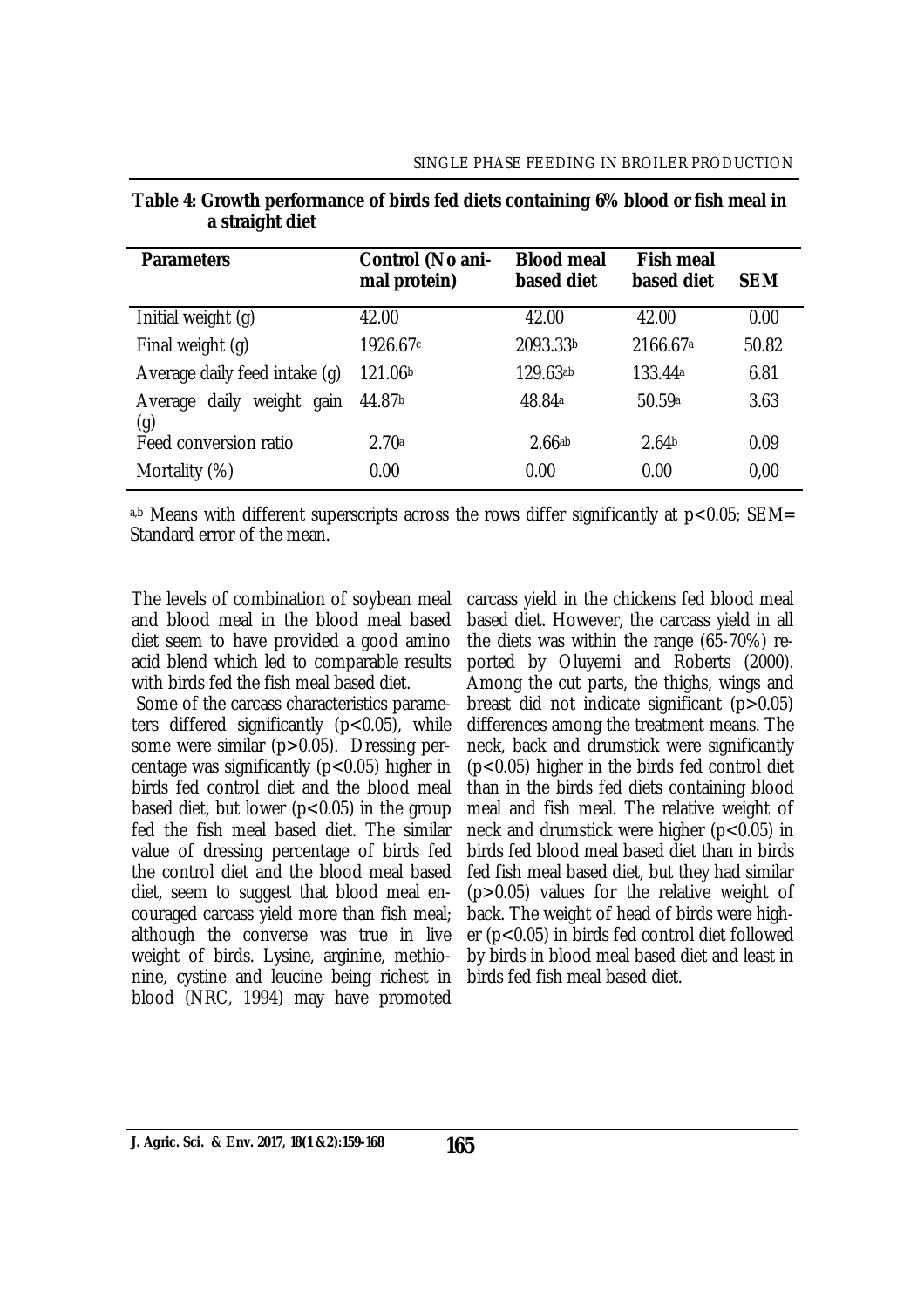| <b>Parameters</b>                       | <b>Control (No animal</b><br>protein) | <b>Blood meal</b><br>based diet | <b>Fish meal</b><br>based diet | <b>SEM</b>   |
|-----------------------------------------|---------------------------------------|---------------------------------|--------------------------------|--------------|
| Live weight (g)                         | 1926.67b                              | 2093.33 <sup>a</sup>            | 2166.67 <sup>a</sup>           | 50.82        |
| Dressed weight (q)                      | 1329.40                               | 1465.33                         | 1473.67                        | 35.17        |
| Dressing percent (%)<br>$(\%)$<br>Thigh | 70.00a<br>9.86                        | 70.00a<br>9.55                  | 68.00b<br>9.23                 | 0.89<br>0.41 |
| Wing $(\%)$                             | 8.30                                  | 8.12                            | 7.85                           | 2.00         |
| Neck $(\%)$                             | 5.19a                                 | 4.78b                           | 4.60c                          | 0.00         |
| Breast (%)                              | 20.76                                 | 20.54                           | 20.77                          | 2.00         |
| Back (%)                                | 18.16a                                | 17.68b                          | 17.08b                         | 0.13         |
| Drumstick (%)                           | 9.86a                                 | 9.55 <sub>b</sub>               | 9.23c                          | 0.06         |
| Shank (%)                               | 3.69                                  | 3.58                            | 3.46                           | 0.51         |
| Head $(\%)$                             | 5.19a                                 | 4.78b                           | 4.61c                          | 0.00         |

Table 5: Carcass characteristic of broiler chickens fed 6% blood or fish meal in straight diet

<sup>a,b,c</sup> Means with different superscripts across the rows differ significantly ( $p < 0.05$ ); SEM= Standard error of mean.

The results of the cost benefits of broiler chickens fed 6% blood meal based and fish meal based straight diets for 6 weeks are presented in Table 6. The feed cost and cost per kg weight gain were generally lower in the blood meal diet group than the control diet and fish meal based diet groups.

This was so because the prevailing market price at the time of this study was less for blood meal than either soybean or fish meal. Revenue per bird and gross margin was also higher from birds fed blood meal based diet than from the ones fed either soybean based diet (control) or fish meal based diet.

**Table 6: Economics analysis of straight feeding of broiler chicken with 6% of blood or fish meal for 6 weeks**

| <b>Parameters</b>              | <b>Control</b> (No animal<br>protein) | <b>Blood meal</b><br>based diet | <b>Fish meal</b><br>based diet |
|--------------------------------|---------------------------------------|---------------------------------|--------------------------------|
| $Cost/kg$ feed $(N/kg)$        | 93.95                                 | 86.00                           | 109.85                         |
| Total feed cost/bird (N)       | 488.73                                | 478.87                          | 628.34                         |
| Feed cost/kg weight gain $(N)$ | 253.67                                | 228.76                          | 290.00                         |
| Revenue/bird $(N)$             | 864.11                                | 979.67                          | 957.88                         |
| Gross Margin/bird              | 375.38                                | 500.83                          | 329.54                         |

**J. Agric. Sci. & Env. 2017, 18(1 &2):159-168**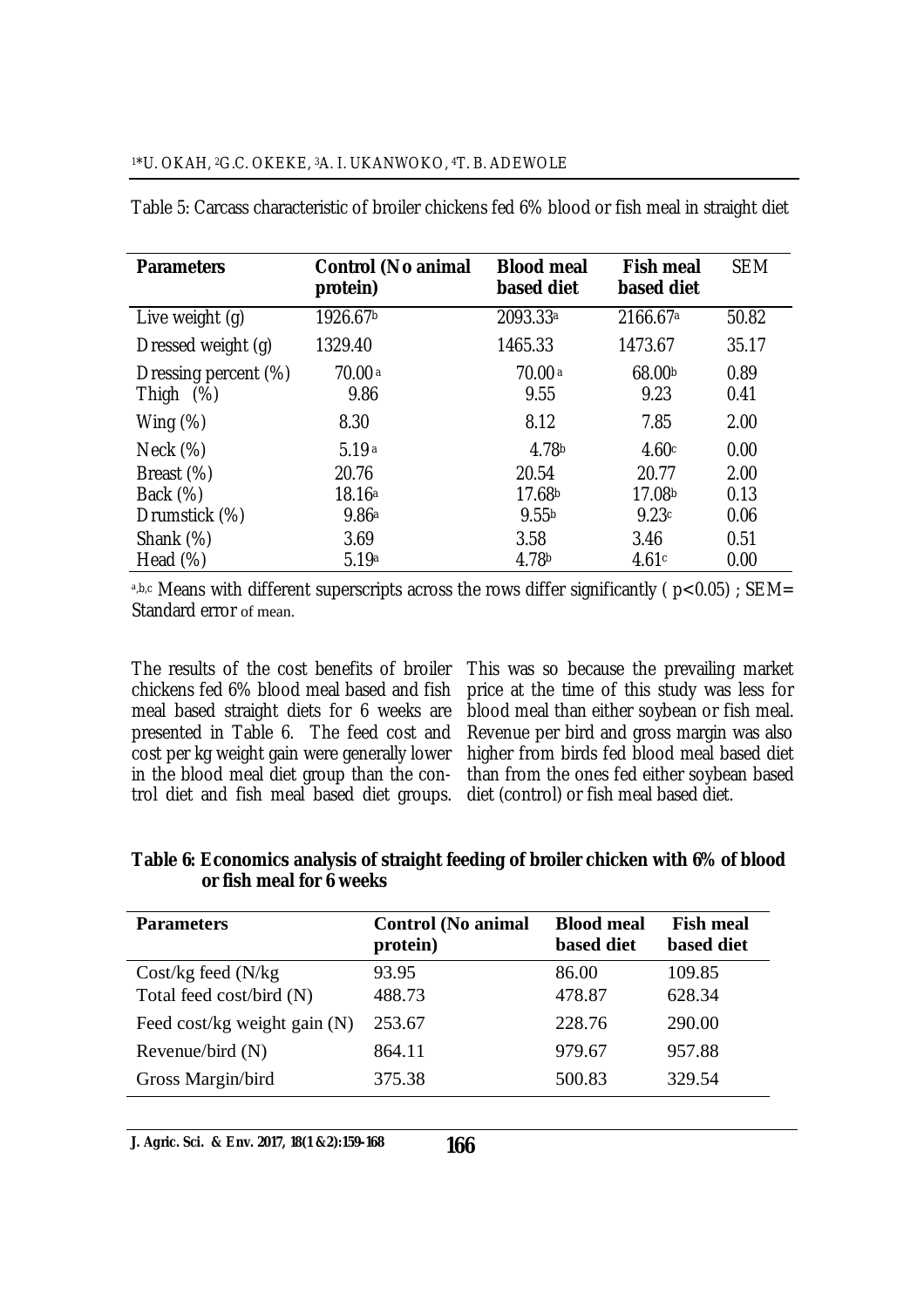The observed differences in the economic parameters were mainly due to the prices of the protein sources used in diets. The blood meal was purchased at the rate of N90/kg, fish meal at the rate of N390/kg and soybean meal at the rate of N110 per kg. Revenue per bird was determined based on the average farm gate price of dressed chicken at the time of this study.

# **CONCLUSION AND RECOMMENDATIONS**

The results of this study indicated that medium sized broiler chickens of 1.33 to 1.50kg dressed weight can be achieved with diets containing 21% crude protein and 3440 Kcal metabolizable energy within six (6) weeks, using soybean meal, or its combination with either fish meal or blood meal as sources of protein. However, for higher carcass yeild of broiler chickens and lower cost of production obtained from the birds fed blood meal based diet implies that blood meal is a preferred protien source than fish meal for fast carcass yield in broiler chickens production.

## **REFERENCES**

**AOAC** (Association of Official Analytical Chemists) 2000. Association of Official Analytical Chemists. *Official Methods* o*f Analysis*, 17th ed. Published by Association of Official Analytical Chemists, Washington, D.C.

**Banergee, G.C.** 2013. Animal Husbandary. 8<sup>th</sup> Edition. Oxford & IBH Publishing Company Pvt Ltd. 1079pp.

**Dobrzan'ski S., Jarmoz D., Usydus Z., Trziszka. T.** 2003. Effect of modified dietary fish meal broiler performance and meat quality., *Medical Veterinary Journal,* Lublin., 59: 702 -705.

**Donkoh, A., Attoh-Kotoku, V.** 2009. Nutritive value of feed stuff for poultry in Ghana. Chemical composition, apparent metabolisable energy and ileal amino acid digestibility. *Journal Livestock Research and Rural Development*. 21(3): 143 – 156.

**Gomez, A. K., Gomez, A. A.** 1985. *Statistical procedures for Agricultural Research*. Wiley and Sons Inc. New York.

**Heuze, V., Tran, G., Kaushik, S**. 2015. Fishmeal. Feedipedia, a programme by INRA, CIRAD, AFZ and FAO. http// [www.feedipedia.org/node208.](http://www.feedipedia.org/node208.)

**Maigulema, M. A., Garnet, A.G.** 2003. Effect of feeding elevated levels of tilapia byproduct on broiler performance and carcass characteristics. *International Journal of Poultry Science* 2: 195-199.

**Morgan, D.J., Cole, D.J.A., Leuris, D.**  1975. Energy values in pig nutrition:The relationahip between digestible energy, metabolizable energy and total digestible nutrient values of a wide range of feedstuffs. *J. Agric.Sci. (Camb.).* 84: 7-17

**Mourghan, P.J., Fuller, M.F., Kerr, R.T.**  1999. Modeling amino acid metabolism and estimation of amino acid requirement. In. *Amino acid in farm Animal Nutrition*. J.D.F. D'Medlo, ed. CABI Publishing. Oxford. U.K.

**National Research Council** NRC 1994. *Nutrient Requirement of Poultry*. 9th Edition. National Academy Press, Washington.

**National Root Crop Research Institute**  NRCRI. 2014. *Agro-meteorogical unit.* National Root Crop Research Institute, Umudike, Umuahia, Abia State, Nigeria.